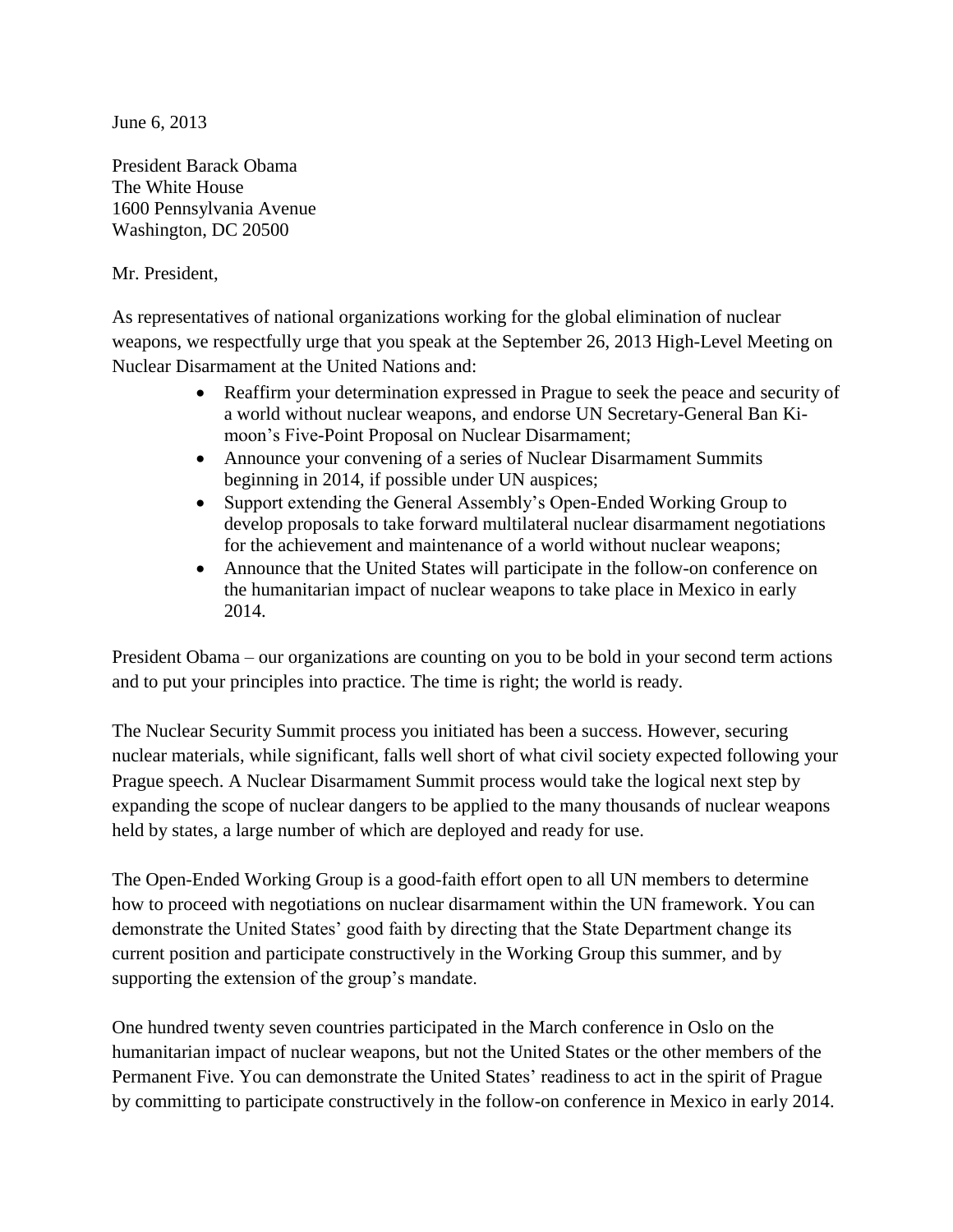In closing, we strongly urge that the United States take advantage of the present opportunities to pursue with vigor a nuclear weapons-free world in accordance with the UN Charter and the Non-Proliferation Treaty obligation to conduct negotiations in good faith on cessation of the nuclear arms race at an early date and nuclear disarmament. We appreciate your attention and would be happy to meet with you about the matters addressed in this letter.

Sincerely,

John Burroughs, Ph.D., Executive Director, Lawyers Committee on Nuclear Policy [contact for this letter: johnburroughs@lcnp.org; (212) 818-1861; 866 UN Plaza, Suite 4050, New York, NY 10017]

Joseph Gerson, Disarmament Coordinator, American Friends Service Committee

Kevin Martin, Executive Director, Peace Action

Jacqueline Cabasso, Executive Director, Western States Legal Foundation

Jonathan Granoff, President, Global Security Institute

David Krieger, Ph.D., President, Nuclear Age Peace Foundation

Catherine Thomasson, Executive Director, Physicians for Social Responsibility

Susan Shaer, Executive Director, Women's Action for New Directions

Paul F. Walker, Ph.D., Director, Environmental Security and Sustainability, Global Green USA

Katherine Fuchs, Program Director, Alliance for Nuclear Accountability

Marylia Kelley, Executive Director, Tri-Valley CARES (Communities Against a Radioactive Environment)

Ralph Hutchison, Coordinator, Oak Ridge Environmental Peace Alliance

Jay Coghlan, Executive Director, Nuclear Watch New Mexico

Joni Arends, Executive Director, Concerned Citizens for Nuclear Safety